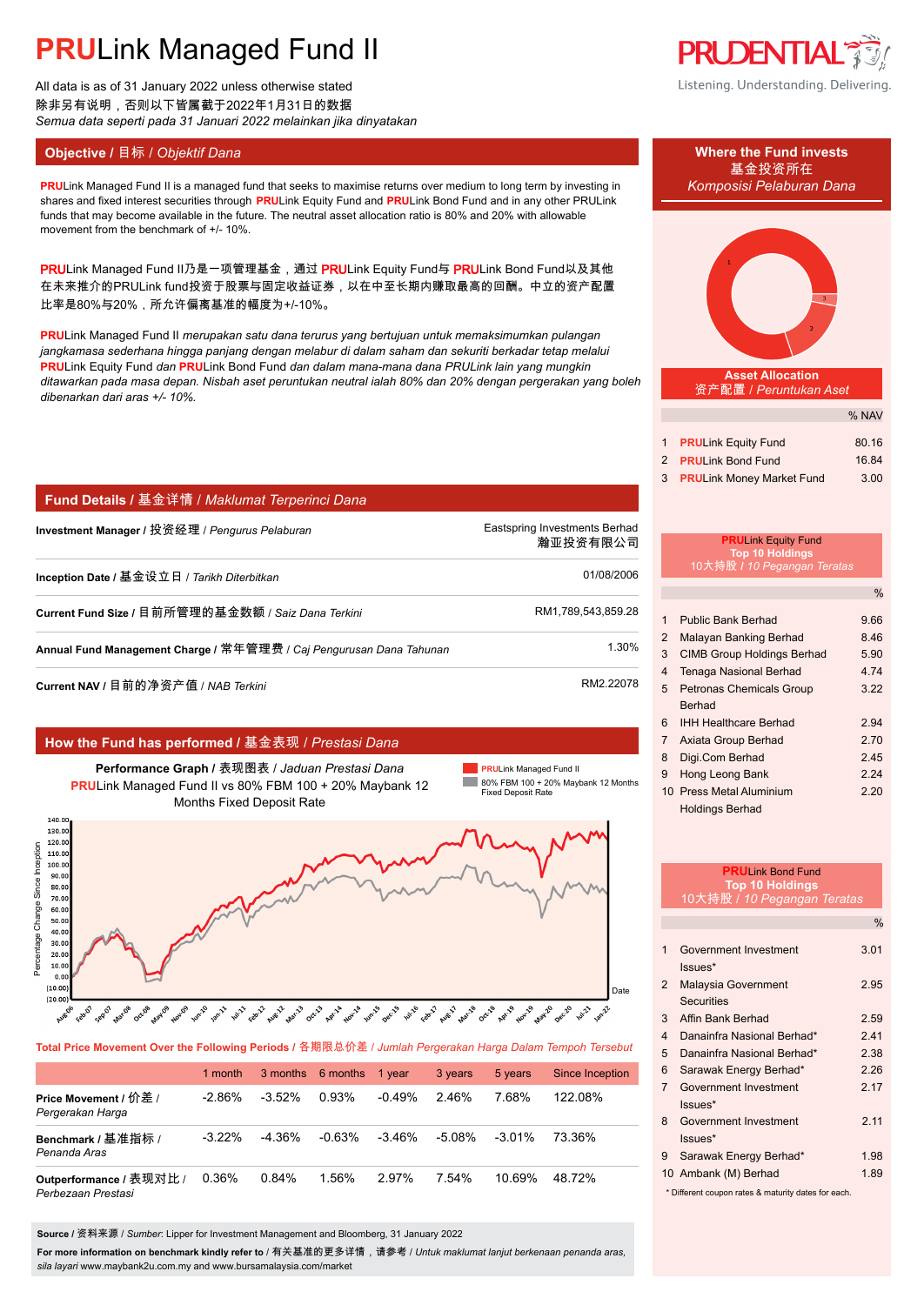All data is as of 31 January 2022 unless otherwise stated 除非另有说明,否则以下皆属截于2022年1月31日的数据 *Semua data seperti pada 31 Januari 2022 melainkan jika dinyatakan*

### **Monthly Update /** 每月简报 / *Peningkatan Bulanan*

### **Market Review /** 市场回顾 */ Tinjauan Bulanan*

#### **Equity /** 股票市场 */ Ekuiti.*

Malaysian equity markets closed the month of January lower due to concerns over earnings risks, rising global interest rates and political risks. The US Federal Reserve FOMC minutes for December's meeting confirmed the end of the Fed's purchases in March 2022 and put upward pressure on interest rates. With the US Federal Reserve more hawkish, the impending rate rise will be expected to weigh on growth and hence technology stocks. Tech stocks in the US suffered its worst decline in Jan 2022 since the Covid-19 started in Mar 2020, with the NASDAQ down 8.98%. Similarly, the KL Technology Index declined 15.32% in Jan 2022.

Separately, with the Johor State Assembly dissolved, the State of Johor will hold its State Elections on 12 Mar 2022. This election will be the first where automatic voter registration will be in play, resulting in potentially 2.5m total voters in Johor, an increase of about 38% versus GE14.

The FBMKLCI Index declined 55.26 points in January to close at 1,512.27 points, down 3.53%. The FBM Small Cap Index declined 1.61% for the month but outperformed the FBMKLCI Index.

马来西亚股市 1 月份收盘走低,归咎于市场对收益风险、全球利率看涨和政治风险的担忧。美联储联邦公开市场委员会12 月份会议纪要确认将于2022 年 3 月结束购 债,为利率施加上行压力。随着美联储采取更加鹰派的立场,即将进行的升息预计将拖累经济增长,从而打压科技股的表现。美国科技股2022 年 1 月录得自 2020 年 3 月新冠肺炎爆发以来的最大跌幅;纳斯达克指数挫低了8.98%。同样,吉隆坡科技指数也于2022 年 1 月暴跌15.32%。

另一方面,随着柔佛州议会解散,该州将于 2022 年 3 月 12 日举行州选举。这将是第一次实行自动选民登记的选举,使选民人数可能达到 250 万人,与第14届全国 大选相比增加约38%。

### 富时隆综指于1月份下跌55.26点或3.53%,以1,512.27点挂收。富马小资本指数月内走低1.61%,表现超越隆综指。

*Pasaran ekuiti Malaysia ditutup lebih rendah pada bulan Januari berikutan kebimbangan terhadap risiko pendapatan, kenaikan kadar faedah global dan risiko politik. Minit mesyuarat Disember FOMC Rizab Persekutuan AS mengesahkan berakhirnya pembelian Fed pada Mac 2022 lalu memberi tekanan ke atas kadar faedah. Dengan tindakan Fed yang lebih agresif, kenaikan kadar yang dijangka akan berlaku telah menekan pertumbuhan dan seterusnya menghimpit stok teknologi. Stok teknologi di AS mengalami penurunan paling teruk pada Januari 2022 sejak Covid-19 yang bermula pada Mac 2020, dengan NASDAQ turun 8.98%. Begitu juga, Indeks Teknologi KL turut merosot 15.32% pada Januari 2022.*

*Dalam perkembangan yang berasingan berikutan Dewan Undangan Negeri Johor yang dibubarkan, Johor akan mengadakan Pilihan Raya Negerinya pada 12 Mac 2022. Pilihan raya ini akan menjadi yang pertama melaksanakan pendaftaran pemilih automatik, menjumlahkan 2.5 juta pengundi berpotensi di Johor, kira-kira 38% peningkatan berbanding PRU14.*

*Indeks FBMKLCI susut 55.26 mata pada Januari lalu ditutup pada 1,512.27 mata, turun 3.53%. Indeks FBM Small Cap merosot 1.61% di bulan tersebut tetapi mengatasi prestasi Indeks FBMKLCI.*

#### **Fixed Income /** 固定收益市场 */ Pendapatan Tetap*

*.* The Federal Reserve ("Fed") kept its federal funds rate ("FFR") unchanged at 0%-0.25% at its Jan 2022 meeting while setting the stage for a rate increase in Mar 2022. The policy statement reiterated the Fed's readiness to increase the FFR more aggressively and shrink the central bank's balance sheet after the first hike . Fed Chair Powell's press conference commentary was read by many as being more hawkish than expected as he acknowledged upside risk to inflation , a robust economy and strengthening labour market the provides room for further policy tightening. While Powell reckoned that policymakers could take at least two more meetings to finalize discussions on balance sheet reduction, he did not push back on the possibility of a more than 25bps hike in March 2022.

The IMF lowered its global economic growth forecast for 2022 to 4.4% from 4.9% previously due mainly to weaker prospects for the US and China along with persistent inflation. Specifically, the fund cut the US 2022 growth forecast by 1.2% to 4.0%, citing the failure to pass the social spending package, the Fed's earlier tightening and the continued supply chain disruptions. It also slashed China's 2022 GDP growth forecast to 4.8% from 5.6% previously on the back of China's ZCS and troubled property sector. Meanwhile, growth for the ASEAN-5 was cut by 0.2% to 5.6% where Malaysia's economy is expected to expand 5.7% in 2022.

As widely expected, Bank Negara Malaysia ("BNM") kept its Overnight Policy Rate unchanged at 1.75% at its Jan 2022 meeting. Overall, the tone of the policy statement appeared more positive. Globally, BNM noted that the economy continued to recover and expects advancements in vaccine efficacy and availability of anti-viral treatment to support growth. BNM also highlighted that inflation has remained elevated in several countries, driven by both demand and supply factors. Domestically, BNM indicated that economic activity had rebounded in 4Q2021 and growth will gain further momentum in 2022 as a result of strong global demand and higher private consumption amid the improved labour market. BNM expects inflation in Malaysia to remain moderate in 2022 but warned that the outlook is subject to global commodity prices and prolonged supply-related disruptions.

In Jan 2022, Malaysia's sovereign yield curve ended steeper. The yields of the 3-year, 5-year, 10-year and 15-year MGS rose 1bp, 11bps, 11bps and 9bps respectively to close the month at 2.82%, 3.26%, 3.68% and 4.03% respectively. Similarly, the MGII curve also closed steeper as yields of the 5-year, 10-year and 15-year MGII increasing 6bps, 8bps and 27bps respectively to end the month at 3.27%, 3.70% and 4.20% respectively while the 3-year MGII closed the month unchanged at 2.90%.

美联储在2022 年1月份的会议上维持联邦基金利率(FFR)在0%-0.25%不变,同时为2022年3月份的升息行动铺路。政策声明重申美联储准备在首次加息后更积极地 调高 FFR 并缩减央行的资产负债表规模。市场将美联储主席鲍威尔在新闻发布会发表的评论解读为立场比预期更加鹰派,原因是他承认通胀面临上行风险、经济表现 强劲以及劳动力市场走强,为进一步的政策收紧提供了空间。尽管鲍威尔认为政策制定家至少需要再召开两次会议,以最终敲定针对缩减资产负债表作出的讨论,他 并未驳斥2022 年 3 月加息超过 25 个基点的可能性。

国际货币基金组织将 2022 年全球经济增长预测从之前的4.9%下调至 4.4%,主要是由于美国和中国的前景疲软以及通胀持续。具体而言,该组织将美国 2022 年的增 长预期下调 1.2%至4.0%,理由是该国未能通过社会支出计划、美联储早些时候的政策收紧以及供应链持续中断。另外,它还将中国 2022 年的国内生产总值增长预测 从之前的5.6%下调至4.8%,因为中国的零息债券和陷入困境的房地产行业。与此同时,东盟五国的增长率下调0.2%至 5.6%,预计 2022 年马来西亚经济将增 长5.7%。

马来西亚国家银行一如预期按兵不动,在2022 年 1 月份的会议将隔夜政策利率维持在 1.75% 不变。总体而言,政策声明的基调显得更加积极。在全球范围内,国行 指出经济持续复苏,并预计疫苗功效和抗病毒治疗的可用性将取得进展,以支持增长。国行还强调,在需求和供应因素推动下,数个国家的通货膨胀率仍然居高不

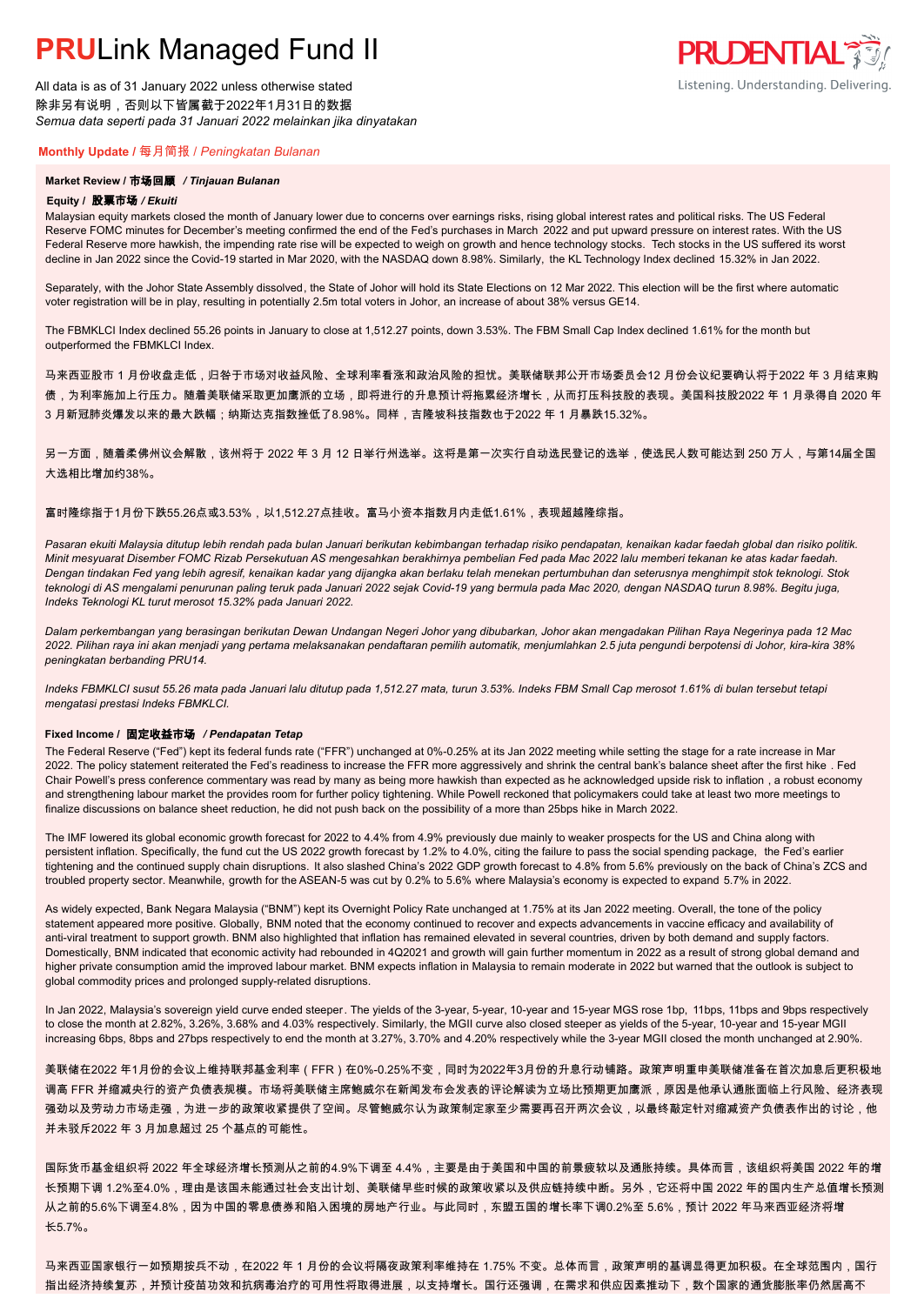

All data is as of 31 January 2022 unless otherwise stated 除非另有说明,否则以下皆属截于2022年1月31日的数据 *Semua data seperti pada 31 Januari 2022 melainkan jika dinyatakan*

下。国内方面,国行表示经济活动在 2021 年第四季度反弹。全球需求强劲和劳动力市场改善带动私人消费增加,2022 年增长将进一步获得动力。国行预计马来西亚 通胀将于2022 年保持温和,但警告前景将受全球大宗商品价格和长期供应相关中断左右。

2022年1月,马来西亚主权收益率曲线走陡。3年、5年、10年和15年大马政府债券收益率分别走高1、11、11和9个基点,以2.82%、3.26%、3.68%和4.03%结束当月 的交易。同样地,大马政府投资票据收益率曲线也以更加陡斜的姿态挂收, 5年、10年和15年大马政府投资票据分别走高6、8和27个基 点,以3.27%、3.70%和4.20%挂收;3年则保持不变在2.90%。

*Rizab Persekutuan ("Fed") mengekalkan kadar dana persekutuannya ("FFR") tidak berubah pada 0% hingga 0.25% semasa mesyuarat Januari 2022 sambil menyediakan ruang untuk kenaikan kadar menjelang Mac 2022. Kenyataan dasar tersebut mengulangi kesediaan Fed untuk meningkatkan FFR secara lebih agresif dan mengecilkan kunci kira-kira bank pusat selepas kenaikan yang pertama. Ramai yang menafsirkan ulasan sidang akhbar Pengerusi Fed, Powell sebagai lebih agresif daripada yang dijangkakan kerana beliau mengakui risiko inflasi yang meningkat, ekonomi yang teguh dan pasaran buruh yang semakin kukuh telah menyediakan ruang untuk pengetatan dasar selanjutnya. Walaupun Powell menganggap bahawa penggubal dasar boleh menggunakan sekurang-kurangnya dua lagi mesyuarat untuk memuktamadkan perbincangan mengenai pengurangan kunci kira-kira, beliau tidak menolak kemungkinan kenaikan kadar akan melebihi 25bps pada Mac 2022.*

*IMF menurunkan unjuran pertumbuhan ekonomi globalnya bagi tahun 2022 kepada 4.4% daripada 4.9% sebelum ini disebabkan terutamanya oleh prospek AS dan China yang lebih lemah di samping inflasi yang berterusan. Secara khususnya, dana mengurangkan unjuran pertumbuhan AS 2022 sebanyak 1.2% lalu menjadi 4.0%, memetik kegagalan untuk meluluskan pakej perbelanjaan sosial, langkah pengetatan Fed yang lebih awal serta gangguan rantaian bekalan yang berlarutan. Ia turut mengurangkan unjuran pertumbuhan KDNK China bagi tahun 2022 kepada 4.8% berbanding 5.6% sebelumnya disebabkan ZCS China dan kegawatan sektor hartanah. Sementara itu, pertumbuhan ASEAN-5 dipotong sebanyak 0.2% menjadi 5.6% yang mana ekonomi Malaysia dijangka berkembang 5.7% pada 2022.*

*Seperti yang dijangkakan secara meluas, Bank Negara Malaysia ("BNM") mengekalkan Kadar Polisi Semalaman pada 1.75% ketika mesyuarat Januari 2022. Secara keseluruhan, nada penyataan dasar kedengaran lebih positif. Di peringkat global, BNM menyatakan bahawa ekonomi terus pulih serta menjangkakan kemajuan keberkesanan vaksin dan ketersediaan rawatan anti-virus bagi menyokong pertumbuhan. BNM turut menyorot bahawa inflasi kekal tinggi di sebilangan negara, didorong oleh faktor permintaan dan penawaran. Di dalam negeri, BNM menunjukkan bahawa aktiviti ekonomi telah pulih pada 4Q2021 manakala pertumbuhan akan meraih momentum selanjutnya pada 2022, hasil daripada permintaan global yang kukuh dan penggunaan swasta yang lebih tinggi di tengah-tengah pasaran buruh yang bertambah baik. BNM menjangkakan inflasi di Malaysia kekal sederhana pada 2022 tetapi memberi amaran bahawa prospek itu tertakluk kepada harga komoditi global dan gangguan berkaitan bekalan yang berlarutan.*

*Pada Januari 2022, keluk hasil kerajaan Malaysia ditutup lebih curam. Hasil MGS 3 tahun, 5 tahun, 10 tahun dan 15 tahun masing-masing menokok 1 mata asas (bps), 11 bps, 11 bps dan 9 bps lalu menutup bulan pada 2.82%, 3.26%, 3.68% dan 4.03%. Keluk MGII juga ditutup lebih curam apabila hasil MGII 5 tahun, 10 tahun dan 15 tahun masing-masing meningkat 6 bps, 8 bps dan 27 bps lalu mengakhiri bulan pada 3.27%, 3.70% dan 4.20% manakala MGII 3 tahun menutup bulan tidak berubah pada 2.90%.*

## **Market Outlook /** 市场展望 */ Gambaran Bulanan*

### **Equity /** 股票市场 */ Ekuiti .*

Malaysia unfortunately lacks positive catalysts to drive the market. Corporate earnings will mostly be hit in assessment year 2022 as a result of the Cukai Makmur announced in Budget 2022, dampening earnings growth for yet another year. Nevertheless, Malaysia's macro-outlook should be more positive for 2022, given the high level of Covid vaccination rates amongst adults, and good trends for the adolescent age group. Booster shot rollout has also been very commendable, hitting almost 36% of population already, or 50% of adult population as at 28 Jan 2022. Covid-19 cases, however, have been on the rise post the year-end holidays and the Chinese New Year festivities, hitting 10,089 cases on 6 Feb 2022, the first time past the 10k mark since 2 Oct 2021. Nevertheless, the number of cases in category 3-5 remains relatively low thus far, which makes us hopeful the economy will not need to revert to lockdown restrictions. If Covid-19 cases in Malaysia and globally can be contained, reopening plays may continue to perform well. Politics will remain in the limelight with the upcoming Johor State Elections, which could well have a bearing on how early the GE15 will be called.

不幸的是,马来西亚缺乏推动市场的积极催化剂。2022 年预算案宣布实施"繁荣税"(Cukai Makmur)将打击2022 评估年度的企业收益,又一年抑制了盈利增长。无 论如何,由于成人的新冠疫苗接种率高企,以及青少年接种趋势向好,马来西亚 2022 年的宏观前景料更加正面。加强剂的施打进度也非常值得赞扬,截至 2022 年 1 月 28 日达到近 36%的人口,或占成年人口的 50%。然而,新冠肺炎病例在年终假期和农历新年后节节上升,2022 年 2 月 6 日达到10,089 例,是自 2021 年 10 月 2 日以来首次突破 1 万大关。 不过迄今为止,第 3到5级的患者病例仍然相对较低;市场希望经济不需要再度面临封锁限制。如果马来西亚和全球的Covid-19 病例获得 控制,重新开放主题的股项可能会继续表现良好。柔佛州即将迎来州选举,使政治继续成为焦点;此发展与第15 届全国大选举行的时间息息相关。

*Sayangnya Malaysia kekurangan pemangkin positif untuk memacu pasaran. Sebahagian besar pendapatan korporat mungkin akan terjejas bagi tahun taksiran 2022 berikutan Cukai Makmur yang diumumkan semasa Bajet 2022, lalu melembapkan pertumbuhan pendapatan setahun lagi. Sungguhpun begitu, tinjauan makro Malaysia sepatutnya lebih positif bagi 2022, memandangkan tahap tinggi kadar vaksinasi Covid di kalangan orang dewasa, dan trend yang baik bagi kumpulan umur remaja. Peluncuran dos penggalak juga patut dipuji, telah mencecah hampir 36% daripada populasi atau 50% daripada populasi dewasa pada 28 Januari 2022. Walau bagaimanapun, kes Covid-19 telah meningkat selepas musim cuti hujung tahun dan perayaan Tahun Baru Cina, mencecah 10,089 kes pada 6 Februari 2022, kali pertama melepasi paras 10,000 sejak 2 Oktober 2021. Namun demikian, bilangan kes dalam kategori 3-5 kekal rendah setakat ini, yang membuatkan kita berharap ekonomi tidak perlu melalui fasa sekatan pergerakan sekali lagi. Sekiranya kes Covid-19 di Malaysia dan di peringkat global dapat dibendung, tema pembukaan semula mungkin akan terus menunjukkan prestasi yang baik. Politik akan terus menjadi tumpuan menjelang Pilihan Raya Negeri Johor tidak lama lagi, yang mungkin boleh mempengaruhi seberapa awalkah PRU15 akan diadakan.*

## **Fixed Income /** 固定收益市场 */ Pendapatan Tetap*

Malaysia's headline inflation rate eased for the first time in four months to 3.2% YoY in Dec 2021 (Nov: 3.3% YoY). The inflation rate was driven mainly by higher costs of Housing, Water, Electricity, Gas and Other Fuels (+3.4% YoY) and of Transport (+9.5% YoY). Meanwhile, Food & Non-Alcoholic Beverages inflation came in lower at 3.2% (Nov: 3.3%). For 2021, inflation averaged 2.5% while core CPI remained subdued at 0.7%. Given the government's commitment to ensure price stability of necessities, inflation rate for 2022 is expected to remain modest, coming within the range of 2% to 3%.

There will be three auctions in the month of Feb 2022, the re-opening of the 5 Y MGII 09/27, the re-opening of the 30Y MGS 06/50 and the re-opening of the 7Y MGII 10/28. While there is still ample liquidity in the system, the outcome of these auctions is likely to be influenced by prevailing market sentiment. On the corporate front, we expect mixed demand for corporate bonds as investors continue to be selective in their investments.

Malaysia's sovereign yield curve steepened in the month of Jan 2022. In the near term, we believe investors will intently focus on the expectations of a more aggressive tightening by the Fed, global risk sentiment as well as the soaring crude oil prices amid a lack of domestic catalysts. For 2022, we believe the main themes surrounding the Malaysian bond market are the still evolving pandemic situation following the recent surge in new cases, Malaysia's economic growth, monetary policy normalization, potential general elections and the supply-demand dynamics. On balance, we still see bonds facing some headwinds in the medium-term on the back of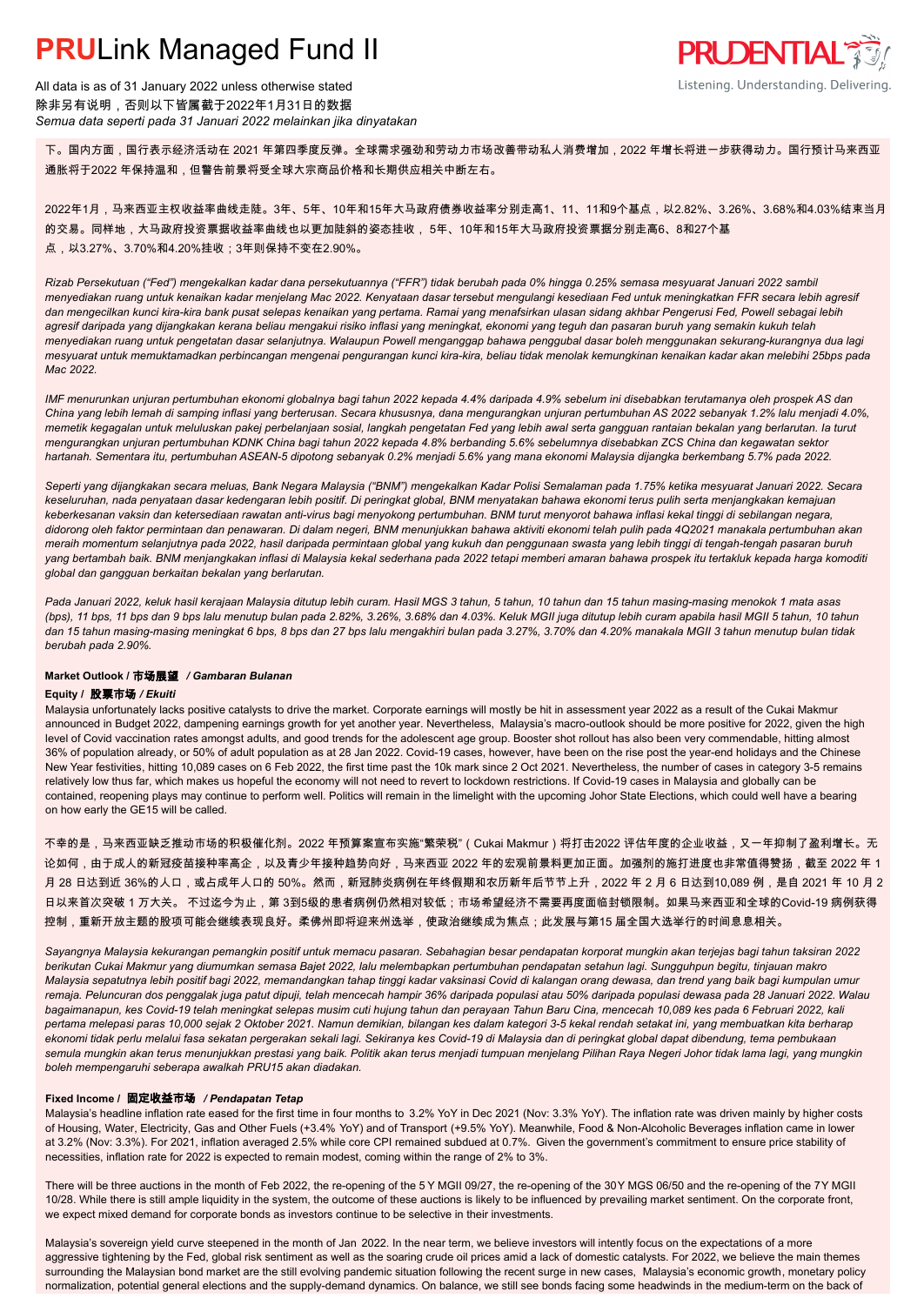All data is as of 31 January 2022 unless otherwise stated 除非另有说明,否则以下皆属截于2022年1月31日的数据 *Semua data seperti pada 31 Januari 2022 melainkan jika dinyatakan*

an expected sustainable economic recovery, still unfavourable demand-supply dynamics and inflationary pressures.

马来西亚总体通货膨胀率于2021年12月按年报3.2%,为四个月以来首次下跌(11月:按年3.3%)。通胀主要受到住房、水、电、天然气和其他燃料(按 年+3.4%)以及运输(按年+9.5%)走高主导。与此同时,食品与非酒精饮料走低,为按年3.2%(11月:3.3%)。2021年,平均通胀为 2.5%;核心消费价格指数则 仍保持在 0.7%低位。鉴于政府承诺确保必需品价格稳定,预计 2022 年的通货膨胀率将保持在 2% 至 3% 的范围内。

**PRUDENTIAL 35** 

Listening. Understanding. Delivering.

2022年2月将有三项招标,包括5年期大马政府投资票据09/27、30年期大马政府债券06/50和7年期大马政府投资票据10/28的增额发行。尽管系统中仍有充裕的流动 性,这些招标的结果料将取决于当前的市场情绪。企业债券方面,我们预料市场对企业债券的需求将参差不齐,因为投资者继续在投资方面保持选择性。

2022年1月,马来西亚主权收益率曲线变陡。短期内,我们认为投资者将把焦点放在美联储更积极收紧政策的预期、全球风险情绪以及在国内缺乏催化剂的情况下原油 价格飙升的情况。2022 年,我们认为围绕马来西亚债券市场的关键主题依然是:确诊病例最近走高而持续演变的疫情状况、大马的经济增长、货币政策正常化、潜在 的全国大选以及供需动态。总的来说,在预期的可持续经济复苏、依然不利的供需动态和通胀压力的背景下,我们仍然认为债券将在中期内面临逆风。

*Kadar inflasi utama Malaysia berkurangan buat kali pertama dalam tempoh empat bulan kepada 3.2% tahun ke tahun (YoY) pada Disember 2021 (November: 3.3% YoY). Kadar inflasi didorong terutamanya oleh kos Perumahan, Air, Elektrik, Gas dan Bahan Api Lain yang lebih tinggi (+3.4% YoY) dan Pengangkutan (+9.5% YoY). Sementara itu, inflasi Makanan & Minuman Bukan Alkohol berganjak lebih rendah pada 3.2% (November: 3.3%). Bagi 2021, purata inflasi ialah 2.5% manakala IHP (CPI) teras kekal rendah pada 0.7%. Memandangkan komitmen kerajaan yang mahu memastikan kestabilan harga barangan keperluan, kadar inflasi bagi 2022 dijangka kekal sederhana, berada dalam julat 2% hingga 3%.*

*Terdapat tiga lelongan pada bulan Februari 2022, pembukaan semula MGII 09/27 5 tahun, pembukaan semula MGS 06/50 30 tahun dan pembukaan semula MGII 10/28 7 tahun. Walaupun kecairan masih lagi lebih dari mencukupi dalam sistem, hasil lelongan tersebut mungkin dipengaruhi oleh sentimen pasaran semasa. Meninjau korporat, kami menjangkakan permintaan ke atas bon korporat akan bercampur-campur kerana pelabur terus selektif dengan pelaburan masing-masing.*

*Keluk hasil kerajaan Malaysia meningkat pada bulan Januari 2022. Dalam tempoh terdekat, kami percaya pelabur akan memberikan sepenuh tumpuan pada jangkaan pengetatan yang lebih agresif oleh Fed, sentimen risiko global serta harga minyak mentah yang melambung tinggi di tengah-tengah kekurangan pemangkin domestik. Bagi 2022, kami percaya tema utama yang menyelubungi pasaran bon Malaysia ialah situasi pandemik yang masih berevolusi berikutan lonjakan kes baharu baru-baru ini, pertumbuhan ekonomi Malaysia, penormalan dasar monetari, kemungkinan pilihan raya umum dan dinamik penawaran-permintaan. Meninjau keseimbangan, kami masih melihat bon menghadapi beberapa isu jangka sederhana berikutan jangkaan pemulihan ekonomi yang mampan, dinamik permintaan-penawaran yang masih hambar dan tekanan inflasi.*

## **Fund Review & Strategy /** 基金表现评论与投资策略 */ Tinjauan dan Strategi Dana*

The Fund returned -2.86% for the month, outperforming the benchmark return of -3.22% by 0.36%. *.*

For equity, the outperformance was mainly due to underweight in gloves (mainly Top Gloves) and zero exposure in selective technology stocks such as Frontken, D&O and UWC. For fixed income, the underperformance in the month was attributed to generally lower bond prices. The weak market performance was due sharply higher global yields as inflation becomes an increasingly larger concern and global central banks turn hawkish to control it.

As of end-January 2022, the Fund has 80.2% exposure in equities and 16.8% in bonds (versus Neutral position of 80:20 equity:bond).

本基金干检讨月份下交出-2.86%回酬,基准的是-3.22%,所以超越基准0.36%。

股票方面表现优异主要归功于基金减码手套,主要是顶级手套(Top Gloves),以及在前研科技

(Frontken)、D&O绿科(D&O)和UWC公司(UWC)等特定科技股的零投资。至于固定收益,月内表现逊色归咎于债券价格普遍走低。市场表现疲软是由于全球收益率大幅上 升,因为通胀成为更大的担忧,同时全球央行转向鹰派来控制通胀。

截至2022年1月底,此基金在股票的投资比重为80.2%,债券的是16.8%(对比80:20股票:债券的中和部署)。

*Dana memberi pulangan -2.86% untuk bulan ini, mengatasi pulangan penanda aras -3.22% sebanyak 0.36%.*

*Prestasi baik ekuiti adalah disumbangkan terutamanya oleh kekurangan pegangan Dana dalam stok sarung tangan (kebanyakkannya dari Top Glove) dan pendedahan sifar dalam stok teknologi terpilih seperti Frontken, D&O dan UWC. Prestasi kurang memberangsangkan pendapatan tetap pada bulan ini pula dikaitkan dengan harga bon yang lebih rendah secara umumnya. Prestasi pasaran yang lemah berikutan peningkatan mendadak hasil global apabila isu inflasi semakin membimbangkan lalu bank pusat global mengambil pendekatan yang lebih agresif untuk mengawalnya.*

*Sehingga akhir Januari 2022, Dana mempunyai 80.2% pendedahan dalam ekuiti dan 16.8% dalam bon (berbanding kedudukan Neutral pada 80:20 ekuiti:bon).*

**Source /** 资料来源 / *Sumber*: Fund Commentary, January 2022, Eastspring Investments Berhad

#### **Disclaimer**

All data is as of last valuation date of the month.

Investments are subject to investment risks including the possible loss of the principal amount invested. The value of the units may fall as well as rise. Past performances of the funds and that of the fund managers are not necessarily indicative of future performance. The price movements indicated are not reflective of the actual return on your investments (which are subject to your premium allocation rate and deduction charges). The actual return on your invested premiums may fluctuate based on the underlying performance of the investment-linked funds. Prudential Investment-linked products are not Shariah-compliant products. This leaflet is for illustrative purposes only. For further details on the terms and conditions, please refer to the policy document.<br>For further details on ho document, the information in the policy document shall prevail. In case of discrepancy between the English, Bahasa Malaysia and Mandarin versions of this fact sheet, the English version shall prevail. The fund fact sheet of the Target Fund will be available at www .prudential.com.my.

任何投资皆涉及投资风险,包括本金的损失, 单位的价值可能会扬升也会走低. 基金和基金经理过往的表现不可视为未来表现的指标. 上述所示的回酬并不反映您投资的真实回酬(后者取决<br>于您的保费分配率与费用). 您所投资的保费的真实回酬将根据有关投资联结基金的表现而定. 保诚投资联结保险产品系列并非符合回教法典的产品. 您保费投资的真实回酬可能会低于上<br>述回酬. 本册子只供说明之用。欲进一步了解条规与细则,请参考保单文件。如何投资于这些基金的资料则

Pelaburan adalah tertakluk kepada risiko-risiko pelaburan termasuk kemungkinan kehilangan jumlah wang pokok yang dilabur. Nilai unit mungkin naik ataupun jatuh. Prestasi masa dulu<br>dana-dana atau pengurus-pengurus dana tida (yang tertakluk kepada kadar peruntukan premium dan caj potongan). Pulangan sebenar ke atas premium yang anda labur mungkin berbeza, bergantung kepada prestasi dana-dana). Produk<br>berkaitan pelaburan Prudential bukan merupa untuk keterangan lanjut mengenai terma-terma dan syarat-syarat. Untuk keterangan lanjuk mengenai bagaimana anda boleh melabur dalam dana-dana ini, sila rujuk kepada risalah-risalah<br>produk yang berkenaan. Jika terdapat perb *www.prudential.com.my*